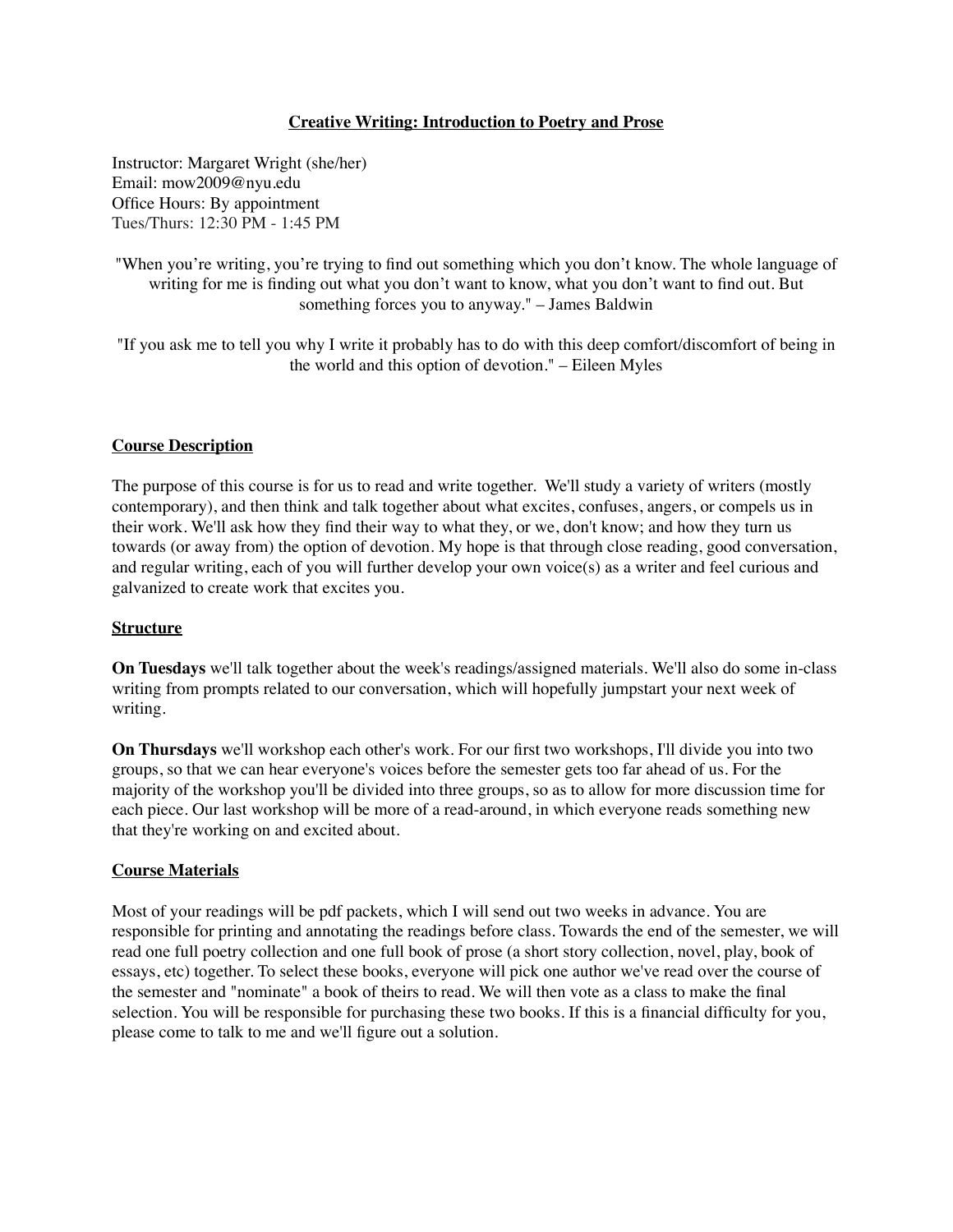# **Assignments**

**Peer Critiques:** Due Thursdays. Students will submit 1/2 page of written feedback (double-spaced) to each student being workshopped. (Students will also submit one copy of the critique to me.) We'll talk more about what type of feedback might be incorporated into a critique during our first two classes.

**Reading Responses:** Due Tuesdays. Before class, students will submit a short (one-paragraph) response to one or more piece(s) from the readings. These responses shouldn't be sources of stress – just a place to gather a few of your thoughts, observations, and questions before class.

**In-Class Presentations:** Over the course of the semester, each student will prepare one 10-minute presentation on a piece of writing they want to share with the class. They'll talk about what draws them to the piece, what questions they have about it, and what we might borrow for our own work that week.

**Notebooks:** For the duration of the class, I ask that you keep a notebook in which you write for 10 minutes every day – you can include small sketches and observations, internal monologues, overheard language, persistent questions, ideas for future pieces, etc. I won't check these every day, but once every week or so I'll ask everyone to send me a recent entry.

**Workshop Pieces:** Over the course of the semester each of you will submit five new pieces to workshop. While genre is a fluid thing, two pieces should incorporate craft elements of poetry, two should incorporate craft elements of prose, and one is entirely up to you. Each week, I'll offer a writing assignment for next week's workshop piece based off of our readings and discussions. Each of you is required to workshop at least two pieces that emerge from these assignments. (You can workshop your assignment piece every week if you like.)

**Final Portfolio/Revision:** On the final day of class, everyone will submit a portfolio of the work they produced over the course of the workshop. At least one workshop piece must be substantially revised.

**Office Hours:** Each student is required to come to office hours at least twice over the course of the semester, once before spring break and once after. More visits are welcome!

**Extra Credit Reading Event**: This is not required, but each student is invited to attend at least one wordfocused event (a reading, a literary panel or talkback, a play, etc) over the course of the semester and write a one-page reflection on what you heard or saw for extra credit.

## **Grading**

**40% Peer Critiques and Workshop Pieces 25% Participation** (craft discussions and workshops, oral presentation, office hours) **20% Final Portfolio 15% Reading Responses & Notebook Pages**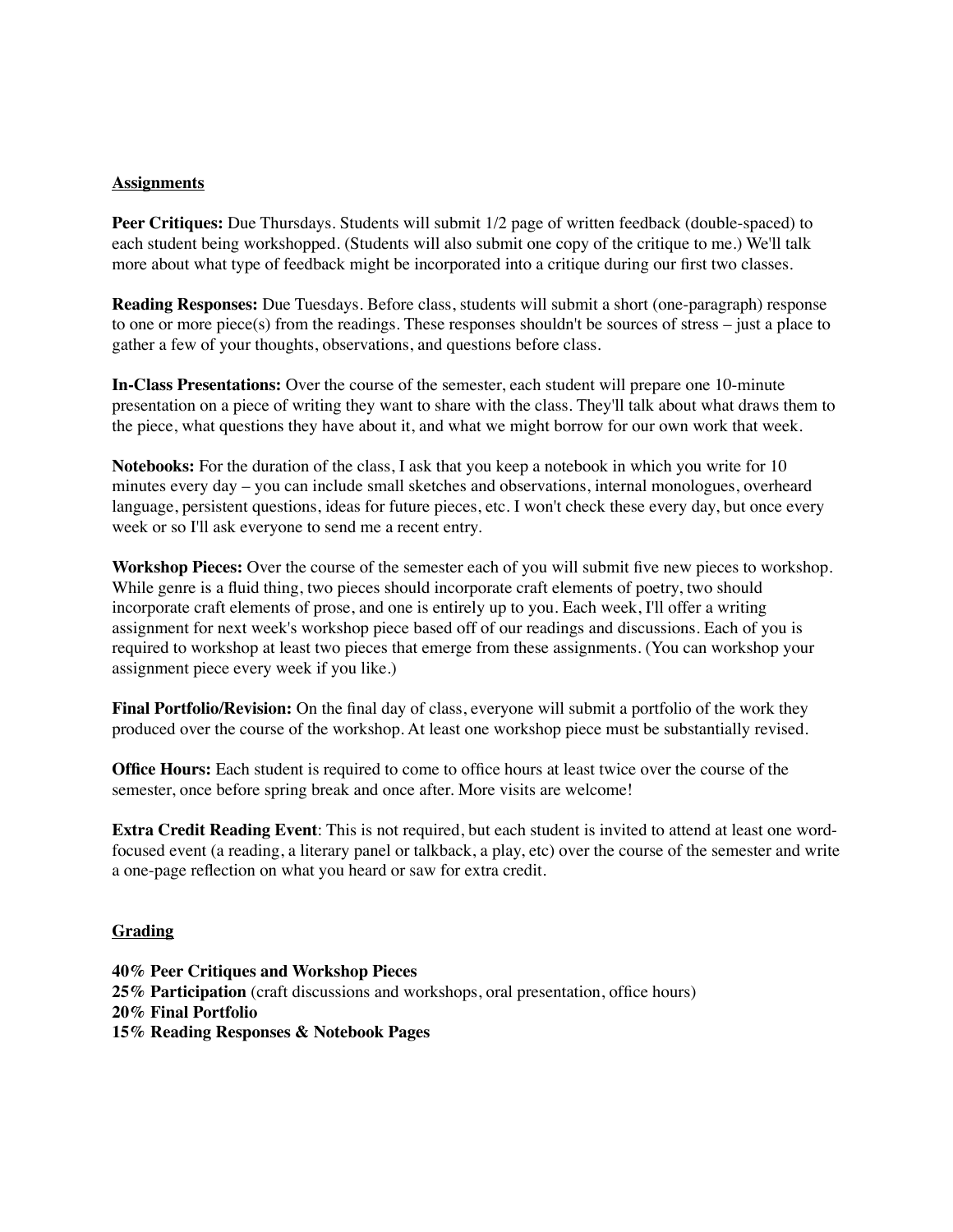# **Expectations**

You don't have to think of yourself as "a writer" (whatever that means) to be in this class. Everyone, whatever their previous experience with reading or writing, is welcome. In addition, you will not be graded on the quality of your writing – both because "quality" is entirely subjective, and also because assigning grades to creative work disincentivizes risk and play. The expectations a student must meet to succeed in this class are:

1) *Arrive on time and participate in class discussion.* I understand that speaking in class is easier for some students than for others. If it's something you struggle with, please come and talk with me in office hours about how we might work together to make it easier for you. Each student is allowed one unexcused absence per semester. After that, each additional absence will bring your participation grade down by one third of a letter grade (A to A-). Arriving to class more than 10 minutes late counts as an absence. If extraordinary circumstances result in your missing class time beyond your one unexcused absence, come and talk to me about what's happening, and we'll try to figure out a way for you to make the work up.

2) *Print the readings, read them thoroughly, and bring them to class*. I've designed this class to be relatively light on reading so as to ensure that each student has the time to read thoroughly each week. Skimming or skipping the readings will be a disservice to you and your classmates.

3) *Don't use technology in class.* If you require special accommodation on this front, just let me know and we'll work something out.

4) *Be kind and curious.* Writing is scary and personal and political and precarious. As we figure out how to read and respond to each other's work, I ask that we all practice kindness, patience, and curiosity. We'll assume good intentions in each other's work and feedback, while also attending seriously to the impact that our words and actions have on each other (recognizing that impact often differs from intent).

5) *Talk to me!* Each student is required to come to office hours at least twice over the course of the semester, but students shouldn't hesitate to schedule additional office hours, and/or to contact me via email with any questions/concerns/suggestions/etc.

6) *Turn your assignments in on time.* Late work will receive a 1/3 letter mark deduction (A to A-) for each day it is late. (If outside circumstances prevent you from turning an assignment in on time, come talk to me about it.)

7) *Plagiarism will not be tolerated.* NYU's policy on academic integrity will be strictly enforced. Consult NYU's academic integrity policy here: https://cas.nyu.edu/content/nyuas/cas/academic-integrity.html

# **Disability Disclosure Statement**

Academic accommodations are available to any student with a chronic, psychological, visual, mobility, learning disability, or who is deaf or hard of hearing. Students should please register with the Moses Center for Students with Disabilities at 212-998-4980. NYU's Henry and Lucy Moses Center for Students with Disabilities 726 Broadway, 2nd Floor New York, NY 10003-6675 Telephone: 212-998-4980 Voice/ TTY Fax: 212-995-4114 Website: http://www.nyu.edu/csd

# **Student Wellness Policy**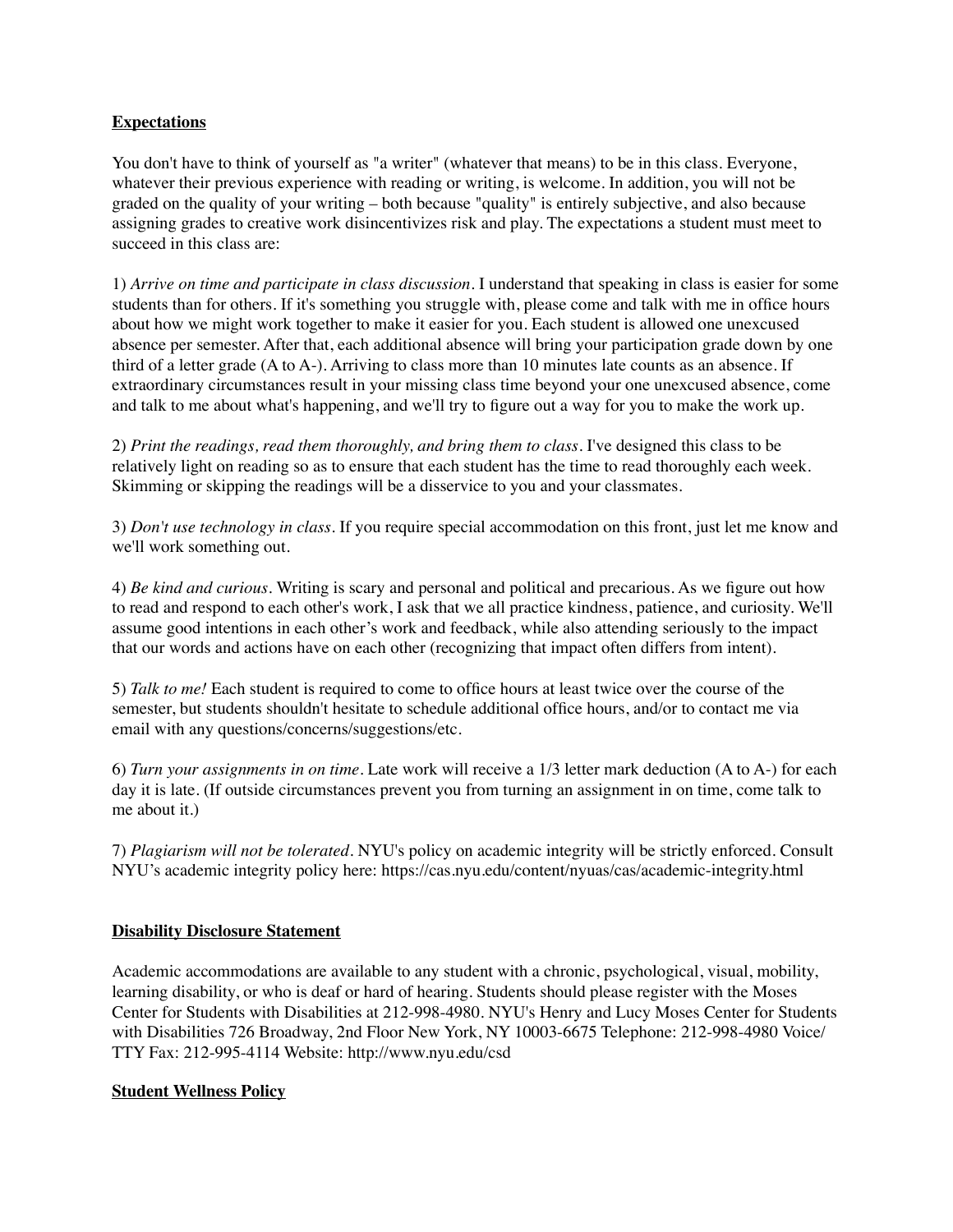Students will be writing and sharing pieces that may contain personal information and/or personal history. In all submissions, unless we see explicit evidence in workshop that the speaker of a work is the writer themselves, we assume the speaker is fictional. However, certain content relating to murder, depression, suicide, sexual assault, or severe mental distress, such as seems to require urgent attention, will prompt my concern. For any work that may be interpreted as such, please send an email putting it in context before submitting, especially for workshop. If you do feel you need someone to talk to at any point in the semester, please reach out to me and I can guide you to the NYU Wellness Center.

## **Schedule:**

\*Subject to substantial change!\*

## **WEEK ONE**

**Tuesday 1/25** Introductions, go over syllabus, talk about critiques, in-class writing exercise.

**Thursday 1/27** Craft discussion on essays on writing: James Baldwin, Eileen Myles, Joan Didion, Reginald Shepherd

# **WEEK TWO**

**Tuesday 2/8** Sound & Silence: Poetry of Listening – Kimiko Hahn, Taylor Johnson, W.S. Merwin, Ada Limón, Jorie Graham, Naomi Shihab Nye, Arthur Sze, Emily Dickinson, Layli Long Soldier

**Thursday 2/10** Workshop 1/2 the class

#### **WEEK THREE**

**Tuesday 2/15** Poetry of Place: Towns, Nations, & Outer Space – Anne Carson, Jenny Xie, Tracy K Smith, Ilya Kaminsky, Joy Harjo, Tracy Fuad, Solmaz Sharif, Layli Long Soldier, Tyree Daye

**Thursday 2/17** Workshop 1/2 the class

#### **WEEK FOUR**

**Tuesday 2/22** Poetry on the Page: Form, Line, and Repetition – Terrance Hayes, Diane Seuss, Jericho Brown, Angel Nafis, Wendy Xu, Tracy K Smith, Lucille Clifton, Matthea Harvey, Francine J. Harris, Kim Hyesoon, James Tate

**Thursday 2/24** Workshop Group A

#### **WEEK FIVE**

**Tuesday 3/1** You & I: Complicated Speakers & Persona Poetry – Louise Glück, Patricia Smith, Anne Carson, Cathy Park Hong, Catherine Barnett, Anne Sexton, Arda Collins, Carl Phillips,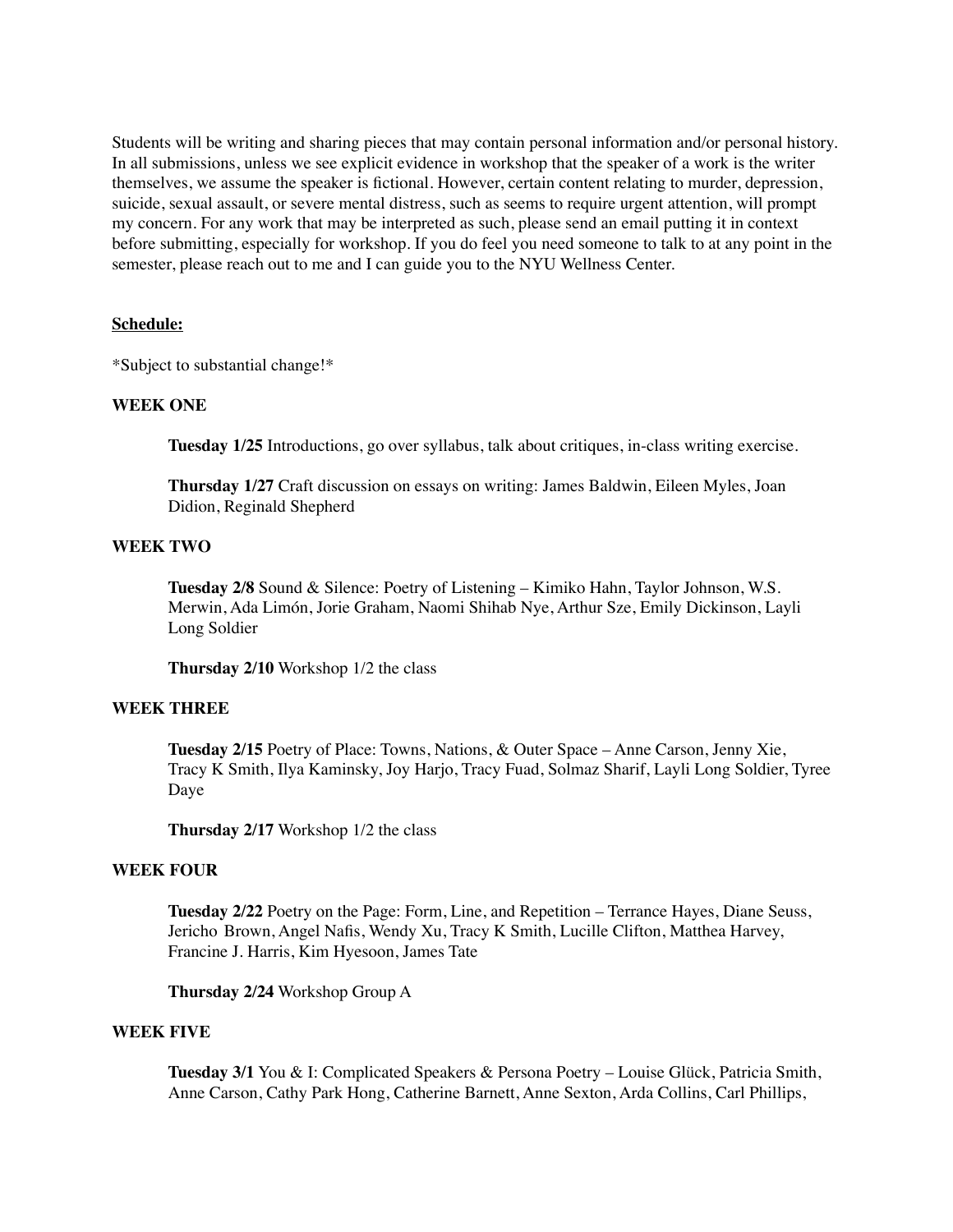Jack Spicer, Marie Howe

**Thursday 3/3** Workshop Group B

#### **WEEK SIX**

**Tuesday 3/8** Hybrid Forms & Erasure – Maggie Nelson, Don Mee Choi, Claudia Rankine, CD Wright, Tom Phillips, Jordan Abel, Srikanth Reddy, Alice Oswald

**Thursday 3/10** Workshop Group C

## **SPRING BREAK**

## **WEEK SEVEN**

**Tuesday 3/22** Lyric Time in Narrative Forms – Jhumpa Lahiri, Alice Munro, Ben Lerner, Toni Morrison, Eileen Myles, Yoko Ogawa, Lucia Berlin

**Thursday 3/24** Workshop Group A

#### **WEEK EIGHT**

**Tuesday 3/29** Revelation and Discovery: Raymond Carver, Joy Williams, Gabriel García Márquez, Haruki Murakami, Helen Oyeyemi, Jenny Offill

**Thursday 3/31** Workshop Group B

## **WEEK NINE**

**Tuesday 4/5** Dreams, Myths & Monstrosities (Fiction & Drama): Karen Russell, John Guare, Jez Butterworth, Samanta Schweblin, Mary Zimmerman, Jorge Luis Borges

**Thursday 4/7** Workshop Group C

# **WEEK TEN**

**Tuesday 4/12** TBD: One complete work of poetry, chosen by you all

**Thursday 4/14** Workshop Group A

## **WEEK ELEVEN**

**Tuesday 4/19** TBD: One complete work of prose, chosen by you all

**Thursday 4/21** Workshop Group B

## **WEEK TWELVE**

**Tuesday 4/26** The Craft of Revision – Carl Phillips, Raymond Carver, Elizabeth Bishop,